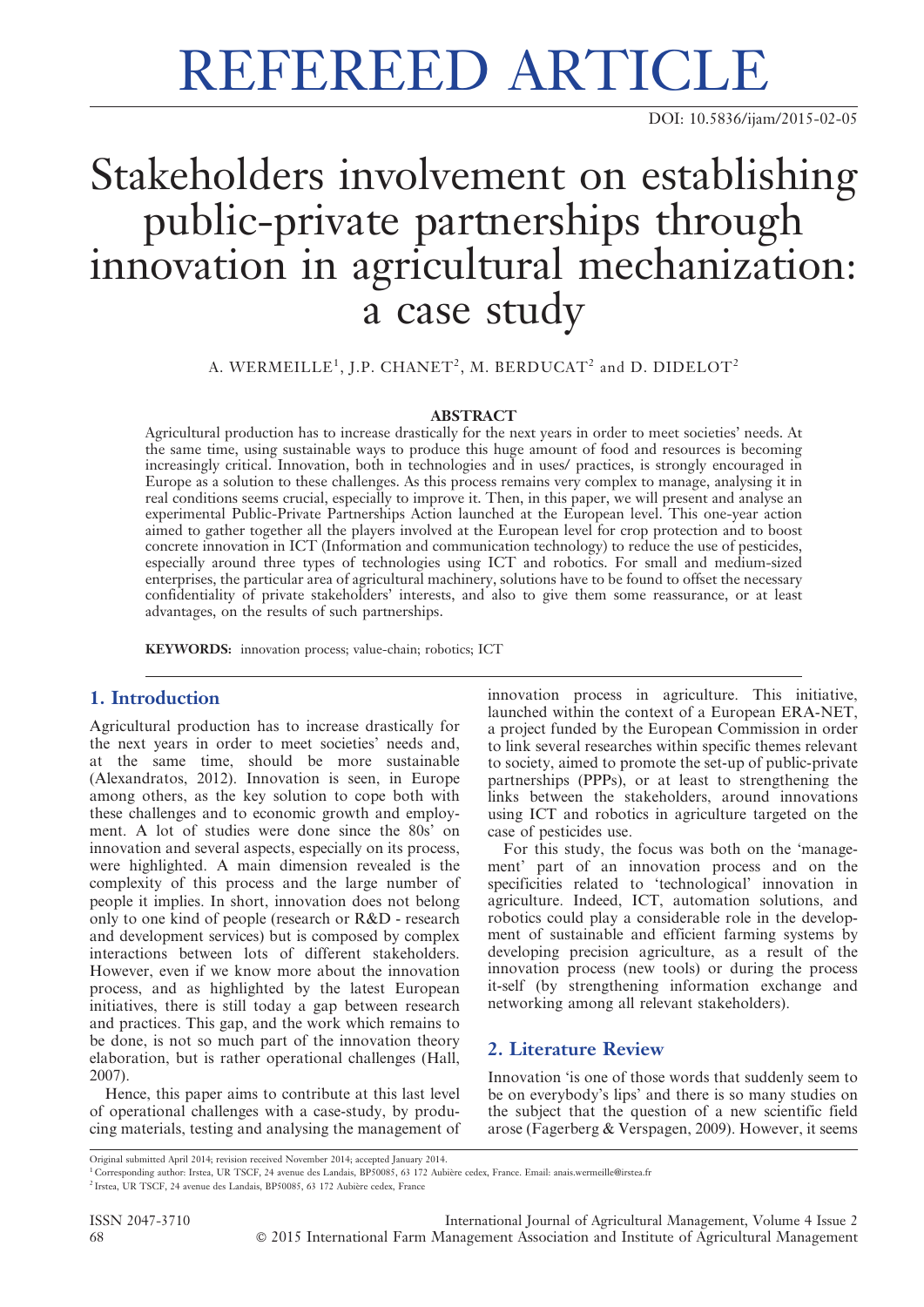worthwhile to briefly revisit what is mean by 'innovation' and what it defines and, secondly, to review some ways of managing the innovation process developed during the years, especially those involving several kind of stakeholders.

#### From Innovation to innovation systems

Innovation was first regarded as a 'source of energy' for economy in social sciences in 1939 by J. Schumpeter, but it is only a few years after that the interest around the question grew, in the 1960s for the United States and around the 1980s' in Europe (Fagerberg & Sapprasert, 2011). These studies moved gradually from focusing on isolated aspects of innovation to more holistic and complex approaches describing 'systems of innovation'. In other words, these studies highlighted the fact that for innovation success or failure isn't often due to technical or scientific problems but 'generally involves ethical; social, management, organisational and institutional problems' (Smits, 2002). Therefore, one of the main solutions investigated to improve the innovation process by taking into account its complexity is to create and strengthen the links between the several stakeholders involved: end users, industry, public research, and intermediaries.

#### Methods of innovation with the involvement of the main stakeholders

The interest on involving several stakeholders in the innovation process is far from new, and how to involve them and how to manage interactions and processes could take different forms. Briefly, we could highlight three main aspects which differentiate these methods: the kind of stakeholders they involve, the degree of involvement of stakeholders they designed, and the form of organisation chosen (degree of openness and confidentiality).

First, these methods could choose to focus on some kind of stakeholders. For example, it could focus on end users' involvement: 'Farmers' knowledge really does count' was proclaimed and studied since the 1990s, if not before (Hall, 2007). It could otherwise focus on industries participation (it is the case for PPPs used by industrial development and among others by UNIDO, 2008). Or finally, it could imply the participation of the greatest possible number of stakeholders (Bos & Groot Koerkamp, 2009).

These methods could also vary regarding the degree of involvement of the stakeholders. It could simply begin with interviews of stakeholders. Examples with end users (farmers) could be found in participatory methodologies (Chambers, 2008) and surveys of end users (Jørgensen et al., 2006). Other methodologies, such as open innovation and Living Lab, not only include stakeholders' views or ideas in the innovation process, but make them work together with information and knowledge exchanges as well as with the sharing of results (advantageous or not). For example, it is the case in agriculture for the development of PPPs (Spielman, Hartwich, & von Grebmer, 2007) or for the RIO Reflexive Interactive Design (Bos & Groot Koerkamp, 2009).

Then, another main difference between all these methods is the degree of openness and information exchanges. Open innovation, 'one of the hottest topics in (current) innovation management', which helps practitioners and scholars to 'rethink the design of innovation strategies in a networked world' (Huizingh, 2011) focuses obviously on the openness and the sharing of information. Rather, PPPs allow the exchange and work on a more confidential level.

#### 3. Study Development

The study was based on a European initiative launched by the ICT AGRI Era-net. This initiative, named PPP Action, took place during one year (from November 2011 to about October 2012).

#### The ICT AGRI ERA-NET organization

ICT-AGRI ERA-NET [European Research Area Network for Coordination of Information and Communication Technology (ICT) and Robotics in Agriculture and Related Environmental Issues] is one of the ERA-NETS, funded under the 7th Framework Programme for Research (FP7). Initiated on May 2009 and running until March 2014, this ERA-NET has 18 partners and 14 observers from 21 countries. Its key concerns are to strengthen the international competitiveness of the European Union and to reduce the negative impact of agricultural production on the environment by using ICT and Robotics.

To date, ICT-AGRI ERA-NET 1 mains results are a Strategic Research Agenda for ICT and robotics, 2 calls which have funded several research projects and a Meta-Knowledge Base (an online resource). A second ICT-AGRI ERA-NET, including more partners, was launched in 2014 and is more orientated towards innovation.

#### The PPP Action

Even if ICT AGRI ERA-NET 1 was more focused on the coordination of research activities in Europe, it showed a growing interest toward innovation. Hence, from November 2011, the ERA-NET has launched an experimental one-year action on innovation. This initiative named 'PPP Action' aimed at promoting PPPs in a broader sense: all types of partnerships between actors from public research and other stakeholders such as end users, private companies and intermediaries (industrial clusters, professional associations…).

The action had a twofold objective. First, this PPP Action aimed to bring together the stakeholders of the innovation process in agriculture around a same challenge: the reduction of the use of pesticides in agriculture. Results expected could be, in the best case, the set-up of concrete partnerships involving public research, industries and end users. A less ambitious conclusion of this action could be the set-up and strengthening of linkages between these stakeholders.

The second objective of this PPP Action was reflexive: it concerns the study of the action it-self. A methodology, based on existing methods, was designed and tested in order to manage this experimental action.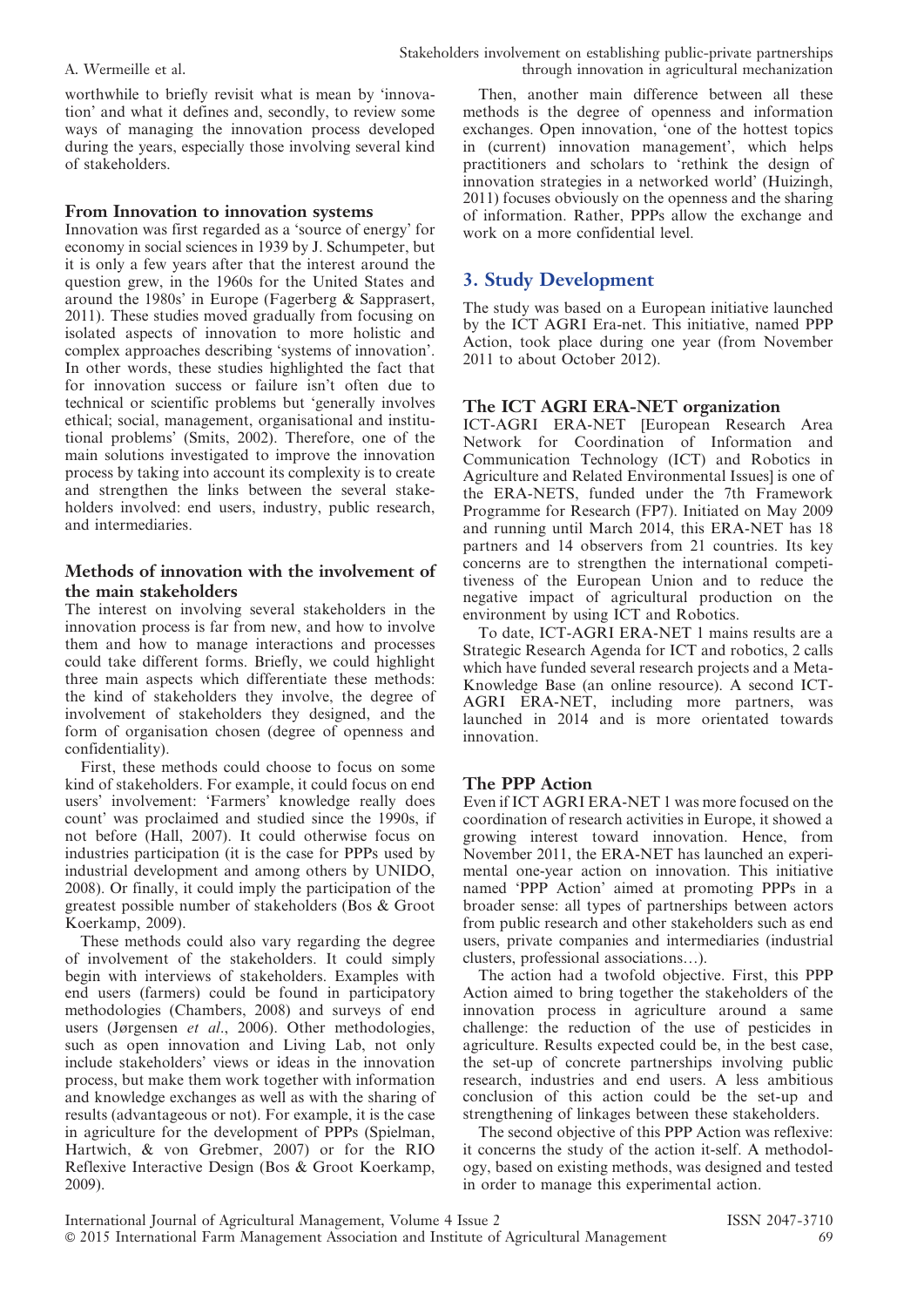#### The three 'supports' to boost exchanges and discussions between stakeholders

The three suggestions used to start and boost exchanges and discussions between the players were the following:

- An E-services package, a sharing services platform using ICT,
- Smart adjustments tools on sprayers which aim at improving techniques and conditions of pesticides application on short and mid-term,
- Combined and modular robotic solutions which, over a longer term, could combine multi-actions from a single robotic platform.

For these three suggestions, their different components and corresponding actors were identified. These aspects refer to technological elements and actors, but not only: societal, legal, and contextual aspects and actors were also identified collectively and were involved. The main idea was to start the discussion and not to realize these three suggestions. Any proposition of participants on other possibility was encouraged.

In order to gather together the main stakeholders concerned by the reduction of the use of pesticides, a method was designed, based on several existing methodologies. Three aspects of this method seemed crucial.

- First, we have decided to develop PPPs, with a focus on private companies, without excluding other stakeholders. Indeed, private partners could be interested more directly by the ICT AGRI activities (for example with the opportunity to participate to scientific project funded by ERA-NET)
- Secondly, as particularly highlighted in open innovation approaches, some flexibility was left in order for creativity and collective work to develop. In our case, the degree of openness was up to the players involved and could have been different regarding the content as well as for the type of partnerships created.
- Lastly, as our challenge was mainly operational with time constraints, we have decided to use existing methods (the value chain approach) with some improvements due to the specificities of our action.

In order to nurture the first spark of discussion between the players of our PPP experimental action, a value-chain approach was adopted. This approach, applied originally inside the firm, allows to identify all the players who are involved in the innovation process 'from conception, through the different phases of production, delivery to final consumers, and final disposal after use' (Kaplinsky & Morris, 2001). Then, each brick of the innovation process provides a useful basis for the discussion and collective work. Our main objective was to create the right condition to stimulate interactions and collective work of the participants.

## 4. Survey Impressions

The experimental PPP action of ICT AGRI ERA-NET ran during one year at the European level and both the evolution of the action and the results (positive and negative) are important to be analysed. The concrete positive results were: links made between several partners interested by crop protection, better knowledge of these players, a 200 participants conference organized with two other European projects and some recommendations for next innovation management action. We present and discuss in this Section the main mitigated aspects of the management of this action and some recommendations.

#### Finding the right stakeholders and involving the intermediaries first

Most of the difficulties we met during our experimental action were due to the time and challenge of identifying the right stakeholders. Hence, intermediaries such as industrial clusters, national or local associations, and also era-net, have a very important role to play there, and they should be encouraged to do so. In our action, the involvement of intermediaries and the lack of mapping of these players were underestimated and not done at the right scale: local intermediaries showed more interest and were more active than most of the intermediaries contacted at the wider level.

#### Creating a motivation for all the stakeholders involved

Strongly linked to the previous aspect, the motivation of the players and the way to manage it are also important. Indeed, PPPs are interesting for both public and private players (Hartwich, Janssen, & Tola, 2003). For public players, it ties research more closely to users' needs (and can augment investments in research). And for the private sector, it improves competitiveness (as other forms of outsources activities). But, in the operational action, stakeholders do not really measure the interest of these partnerships and are not able to see, in a lot of different existing actions and initiatives, which one is interesting for them. A constant reminder of the interests and gains for each player is necessary, as well as other form of motivation (such as financial help to set up the project for example).

#### Mapping and – or coordination of innovation funding programs

Several funding mechanisms for innovation, promoting projects with industrial partners, exist in some European countries. It could be important to map these mechanisms in order to inform the stakeholders, or even better, to support them to benefit from these mechanisms in trans-national projects including companies.

#### Managing the confidentiality and the diversity

As we experienced in the PPP action, some private partners (large companies or SMEs – small and medium-sized enterprises) expressed their interest without participating directly to the collective work. The main reasons of this distance could be the early stage of the project and a need for confidentiality: Ways of managing these interests and some confidentiality required should be found while at the same time going on with the collective work. Also, involving the different intermediaries of the players at different moment of the innovation process could offer more efficiency. For example, an earlier involvement of private companies and consumers (or their representatives) was strongly